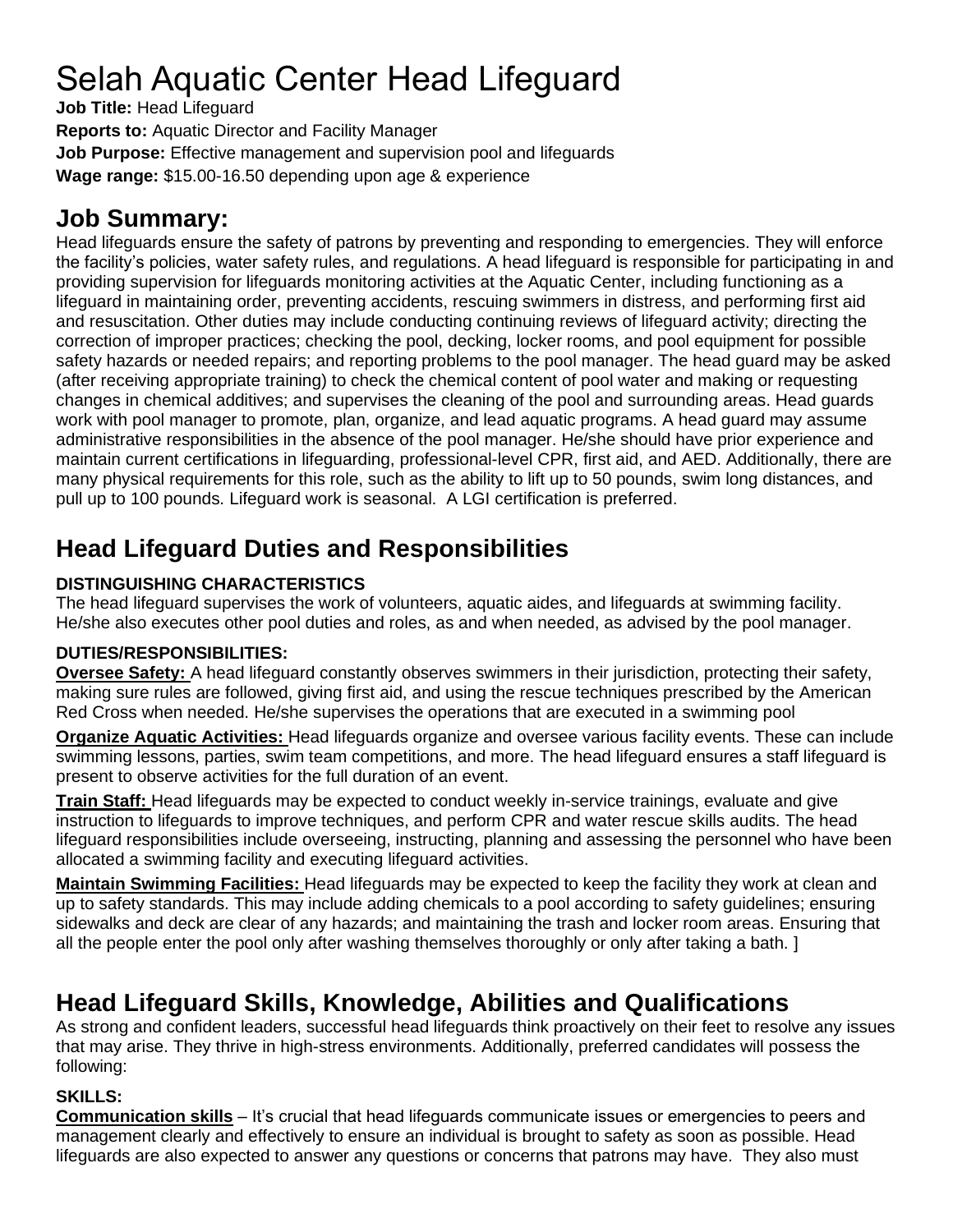convey instructions to the public and swimmers very efficiently and effectively. They may also be called upon to complete written documents regarding accidents, incidents, and swimming lessons. Makes daily entries into a logbook outlining the day's activities.

**Organizational Skills** – It's expected that head lifeguards maintain records and reports regarding daily attendance, water quality and condition, and incidents and accidents. Meets scheduling and attendance requirements.

**Observation skills** – Head lifeguards constantly scan their work area to detect safety concerns and practice preventative lifeguarding, use judgement to determine if patrons are safely and properly conducting themselves, and supervises lifeguards.

**Manual/Physical Skills**: Head lifeguards must be extremely strong swimmers. They are expected to swim strongly while pulling or carrying another person. Performs swimming rescues on patrons in distress including approaching, breaking holds, and carrying people, which may require the removal of the patron from the water who may weigh from 50 - 300 pounds. Performs resuscitation techniques requiring stamina and other first aid measures. Climbs up and sits on guard chairs approximately six feet from ground level, rotating position every 15 - 40 minutes. Remains outside in 100+ degree temperatures for up to three-hour shifts. Performs maintenance tasks which include moving hoses to clean bathrooms and pool deck, sweeping and scrubbing bathrooms, emptying garbage cans, and setting up and taking down folding chairs and tables. Operates a cash register and adding machine. Listens for distress calls for possible activation of emergency procedures. Inspects pool facility for unsafe or broken equipment. Observes patron behavior while engaged in swimming activities for unsafe or improper conduct and possible drowning situations. Observes job performance of lifeguards. Keeping himself fit and athletic in order to save the lives of people.

#### **KNOWLEDGE**:

Knowledge of the principles and methods used in teaching swimming; lifesaving including modern methods of approaching, breaking holds, and carrying people; standard techniques of resuscitation and other first aid measures; swimming pool sanitary regulations and their use; and the rules and regulations governing the conduct of people at a swimming pool or swimming area. Preferred candidates will have previous experience in supervision and evaluation of staff.

#### **ABILITITES**:

Ability to:

- Remain vigilant and act quickly and calmly in ALL emergencies/making rescues/rendering aid
- Function as a lifeguard and apply lifesaving techniques and render first aid/CPR to various age groups
- Effectively supervise lifeguarding activities at a public pool including the non-water areas
- Resolving conflicts of the pool personnel and public within the swimming pool and staying attentive
- Monitor the activities of swimmers and quickly detect problem areas
- Check pool water and facility for safety hazards to maintain a clean and safe work area
- Enforce water safety standards and departmental regulations
- Instruct staff in department policies and the enforcement of rules
- Assist in running programs which may include, but is not limited to, lap swim, masters swim, water exercise, swim team practices, recreation swim, swim lessons, private parties and special facility events
- Provide leadership and motivate, potentially train and evaluate staff
- Maintain positive yet professional relations & communicate effectively with the public and staff
- Work effectively and courteously with pool patrons, staff, and the general public
- Independently make decisions which comply with overall facility policies and procedures
- Read, understand and explain facility policies and procedures
- Maintain records and periodic reports
- Perform simple arithmetic calculations to make change
- Accept constructive criticism and direction from supervisors
- Motivate program participants
- Swim 300 yards continuously per lifeguard training prerequisites
- Tread water for two minutes per lifeguard training prerequisites
- Perform tasks requiring physical strength and/or stamina to effectively rescue victims, administer first aid, and CPR